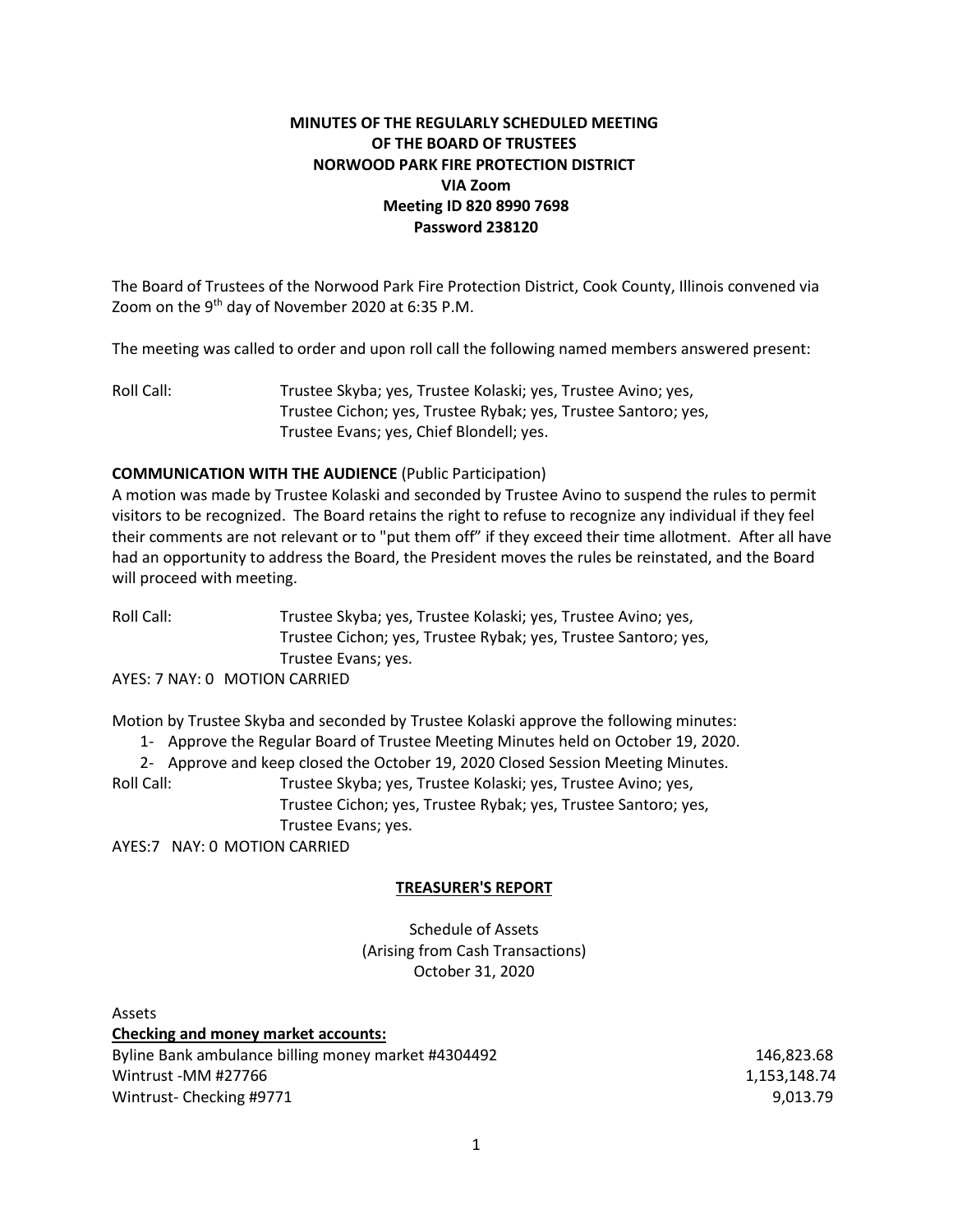| Wintrust-Ambulance #2671                                 | 668,084.76     |
|----------------------------------------------------------|----------------|
| Wintrust- Medical #0599                                  | 3,042.62       |
| Wintrust-Donation #4129                                  | 653.73         |
| Wintrust-FSA #0713                                       | 368.67         |
| Total checking and money market accounts                 | \$1,981,135.99 |
| Certificates of deposit (interest rate and maturity):    |                |
| Belmont Bank (3.00%, 02/10/21)                           | 688,936.87     |
| Belmont Bank (3.00% 01/21/21)                            | 573,440.19     |
| Belmont Bank (2.50% 01/19/21)                            | 402.991.41     |
| Total certificates of deposit                            | \$1,665,368.47 |
| Total checking, money market and certificates of deposit | \$3,646,504.47 |

Motion by Trustee Santoro and seconded by Trustee Cichon to approve the October's accounts payable expenditures in the amount of \$420,381.06 and the Treasurer's Report as presented from the Financial Statements for October 2020.

Trustee Avino stated there was standard activity. The Finance Committee had a meeting and agrees with the Building and Equipment Committee to recommend the purchase a ladder truck. Trustee Skyba stated that the financing should be explained to the whole board. Trustee Avino stated that the next board meeting will be just for that.

Trustee Kolaski asked if we are putting the cart before the horse. The Chief explained that the cost of the apparatus will increase about 4% after December. We have also spoken with the accountant and he is confident that we can afford this.

Trustee Skyba asked if the District cashed in a CD. Chief explained that the last CD cashed was a couple months ago to payoff the loan. Discussion about outstanding CDs.

| Roll Call:       | Trustee Skyba; yes, Trustee Kolaski; yes, Trustee Avino; yes,  |  |
|------------------|----------------------------------------------------------------|--|
|                  | Trustee Cichon; yes, Trustee Rybak; yes, Trustee Santoro; yes, |  |
|                  | Trustee Evans; yes.                                            |  |
| $AYES: 7$ NAY: 0 | <b>MOTION CARRIED</b>                                          |  |

### **Chiefs' Report:**

Chief stated that all Trustees have received a written report.

Chief stated that this meeting was changed to a Zoom meeting at the last minute due to the increase of Covid-19 calls and our personnel potentially being exposed. The building is back on lockdown to all nonessential people. Chief is at the building and would have the ability to set up a citizen if they came tonight to attend the meeting, complying with OMA. He hoped to have the meeting in person, the firefighters just rearranged the board room, and he would like them to see it. This is also an important meeting and would be nice to have an in-person discussion.

There is a significant increase in cases of illness in the hospital. Chief stated that the crews have been busy with Covid-19 calls and that the Chief went on a couple of calls as well. The Governor has moved us to Phase 3 mitigations and it is possible we will end up at Phase 2. There are some logistical issues with the vaccine, but we will stay on top of it.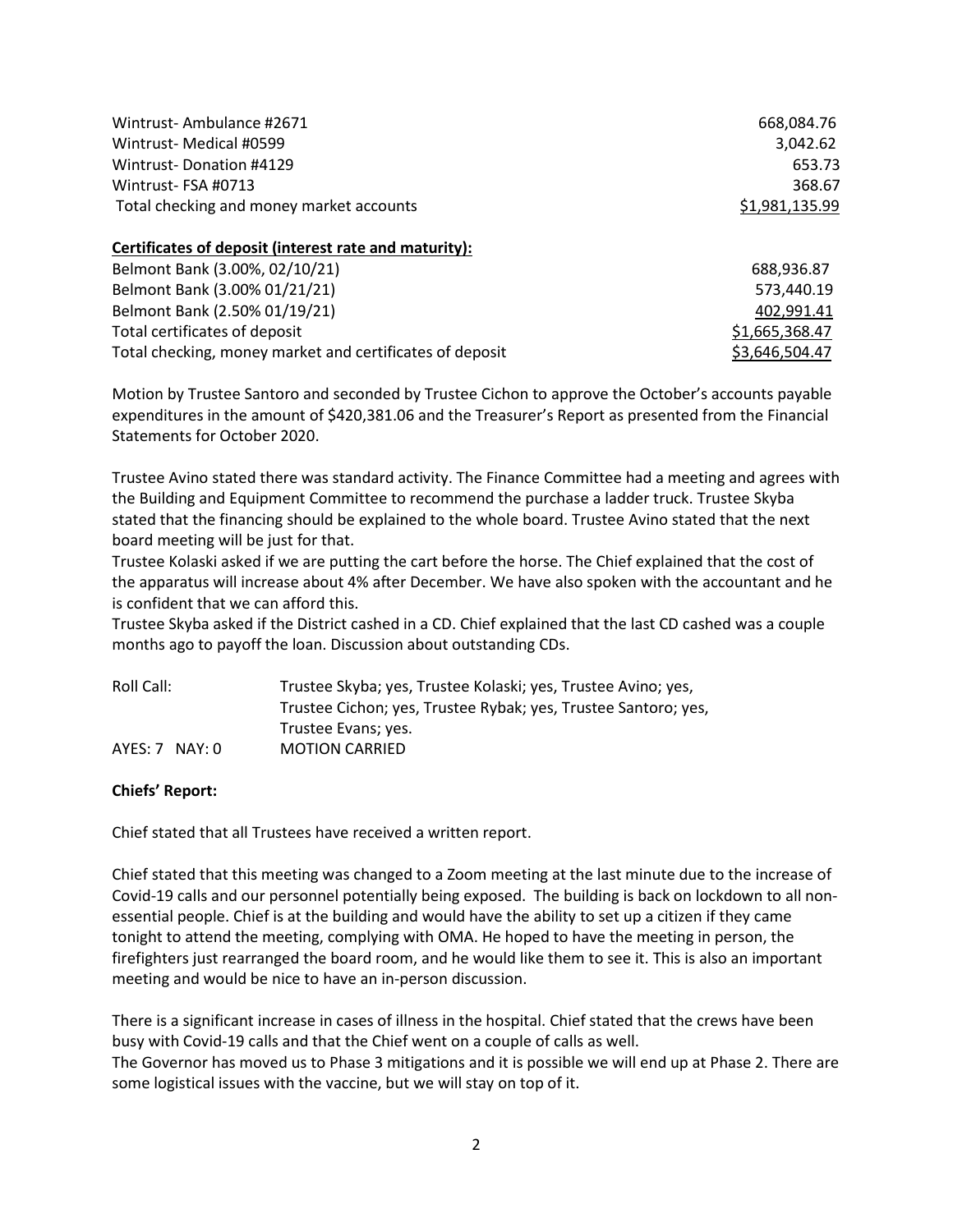Last meeting there was discussion on the truck, currently 104 is failing and falling apart. We do not want to throw good money into it. Hoping with all the discussions that we can alleviate any concerns purchasing a new one.

Last month, Trustee Skyba wanted to know about possibly sharing cost of apparatus repairs. Deputy Chief Erlewein contacted 2 departments that have mechanics on staff, and they are not interested due to the liability.

Trustee Rybak stated that there will be a separate motion next meeting for the financing of the truck. Chief stated that there may be a special meeting to approve the financing.

Trustee Kolaski asked about the equipment that go automatic aid and are returned. Chief explained that this is part of the automatic aid agreement and that towns responding to us experience the same wear and tear on their equipment.

Trustee Skyba asked, "hypothetically, what happens if we cannot live up to Automatic Aid Agreement"? Chief explained that if something currently happens the Shift Commander will speak to their officers and determine a new response. If we do not replace the truck, other towns will withdraw from our Automatic Aid Agreements. MABAS has you send in your plans which describes the level of response and approves plans. ISO rating would also take a hit.

Trustee Skyba also asked why we respond with a truck and not an engine. Chief explained the response cards dictate what we respond with.

Chief stated that the truck carries a lot of equipment for our town and is not just for Automatic Aid. Trustee Skyba agreed that a truck is needed for the long haul.

Trustee Evans asked if there is a contingency plan if personnel all get sick.

Chief explained that there are plans in place, would stop Automatic Aid, there are side agreements to be fully manned. If down one shift, they would have to force shifts to work 36 hours. Worst case, there are plans in place with IDPH to be able to call back recently retired personnel to do less physical work and we would work with towns to expand coverage areas.

Trustee Evans asked about cleaning of quarters. Chief explained that we are following CDC and IDPH standards. The Commanders and Deputy Chief have the employees doing above the standards for cleaning.

Chief explained that no guests are allowed at the hospitals, there is no one allowed in waiting room either.

Motion by Trustee Rybak seconded by Trustee Santoro to approve the Chief's report for October 2020. AYES: 7 NAY: 0 MOTION CARRIED

**President's Report:** Trustee Cichon stated that the truck is a big-ticket item. He hopes the men and woman are staying safe, everyone is doing a great job and to stay diligent.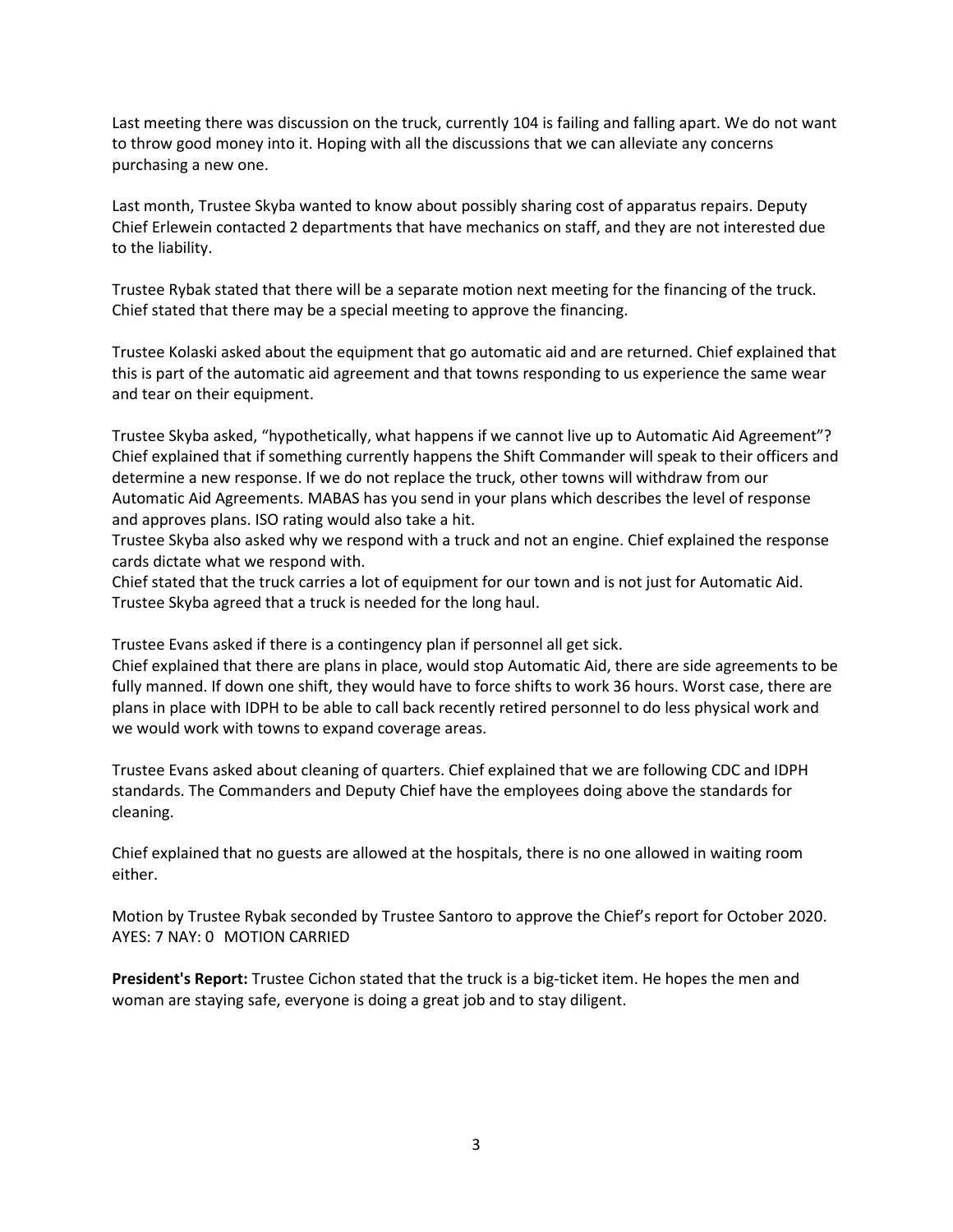### **Committee Reports:**

Finance Committee- Trustee Avino stated that at the last meeting there was extensive talk about the purchase of the truck. There were multiple finance options that are within our means. A lot of time has been spent discussing the truck purchase.

Building and Equipment Committee- Trustee Evans stated that we know what we are voting on.

Policy & Strategic Planning Committee- Trustee Kolaski stated that he has nothing to report. Please let him know if anyone has any problems with their USB.

Community Relations Committee-Trustee Santoro stated there is nothing to report. She hopes everyone is staying safe.

Pension Fund Member & Commissioner Oversight- Trustee Skyba stated that there is nothing to report. Chief stated that at the last Pension meeting they approved their levy amounts.

#### **Old Business:**

None

#### **New Business**

Motion by Trustee Santoro and seconded by Trustee Evans to approve the purchase of a 2021 Pierce Velocity 100' Mid-Mount Tower from Pierce Manufacturing, part of the HGAC Buy Co-op. Cost not to exceed 1.4 million dollars including a Performance Bond. Financing will be through PNC.

Discussion on PNC. Chief stated that other banks were not as receptive, and PNC has a partnership with Pierce.

Explained that a performance bond must be purchased, and Attorney Flaherty stated that we could do it through Pierce.

Chief Blondell discussed the cost breakdown of the truck.

Video was shown created by Pierce of the truck and the capabilities it has.

Chief explained that there is a team of firefighters from Norwood Park that have reviewed the options and specs of the truck.

Roll Call: Trustee Skyba; yes, Trustee Kolaski; yes, Trustee Avino; yes, Trustee Cichon; yes, Trustee Rybak; yes, Trustee Santoro; yes, Trustee Evans; yes.

AYES: 7 NAY: 0 MOTION CARRIED

Motion by Trustee Skyba and seconded by Trustee Avino to approve the client based IGA with Municipal Consolidated Dispatch for three years beginning December 1, 2020.

| 12/01/2020-11/30/2021 | \$105,059.90 |
|-----------------------|--------------|
| 12/01/2020-11/30/2021 | \$109,262.29 |
| 12/01/2020-11/30/2021 | \$113,632.78 |

Chief explained and that Attorney Flaherty reviewed the IGA to make sure all was in order.